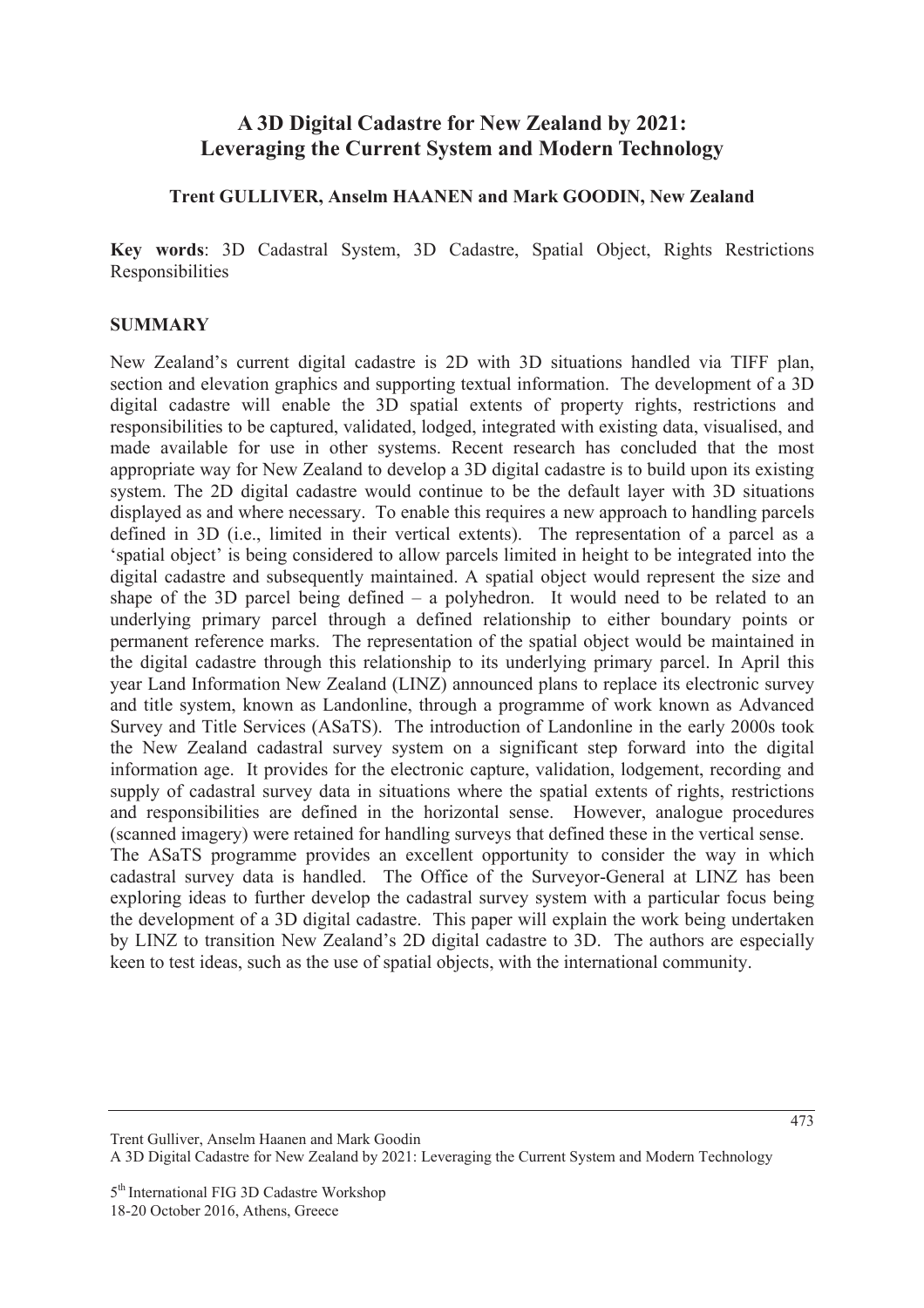# **A 3D Digital Cadastre for New Zealand by 2021: Leveraging the Current System and Modern Technology**

## **Trent GULLIVER, Anselm HAANEN and Mark GOODIN, New Zealand**

## **1. INTRODUCTION**

The authors of this paper have been actively promoting the development of a 3D digital cadastre for New Zealand since 2013. During this time: the status of 3D cadastres internationally has been examined; dialogue with likeminded international jurisdictions has taken place; attendance and participation at national and international conferences with a 3D cadastre flavour has occurred; and input from a practicing licensed cadastral surveyor has been sought and obtained. Outputs from these undertakings include a thesis, conference papers and presentations, a New Zealand survey publication article and several internal discussion documents. Many of these outputs are documented in the References and Bibliography sections of this paper.

A key finding of the research to-date is the need to develop a system that best accounts for New Zealand's situation, for which there are a number of unique characteristics. It is important to note that this paper is written from the perspective of a regulator. Accordingly the concepts described in this paper are tied to New Zealand's cadastral survey system. It is not the intention of the authors to offer a detailed design solution. Rather the purpose of this paper is to test theoretical concepts with the international research community and ultimately with the vendor assigned with the responsibility of building a new land administration system for New Zealand. As the title of this paper suggests, New Zealand is heading for a fully operational 3D digital cadastre by 2021. It will be the responsibility of the vendor to realise the vision for 3D with input of Land Information New Zealand (LINZ) and the surveying profession of New Zealand.

The following discussion commences with an overview of New Zealand's cadastral survey system. This is an important starting point as the system provides both the environment and platform on which to develop a 3D digital cadastre. With this context the next section presents an approach to achieve a 3D solution. This is followed by commentary to support why a 3D digital cadastre will be achieved by 2021. The paper ends with the discussion packaged into a conclusion.

Trent Gulliver, Anselm Haanen and Mark Goodin A 3D Digital Cadastre for New Zealand by 2021: Leveraging the Current System and Modern Technology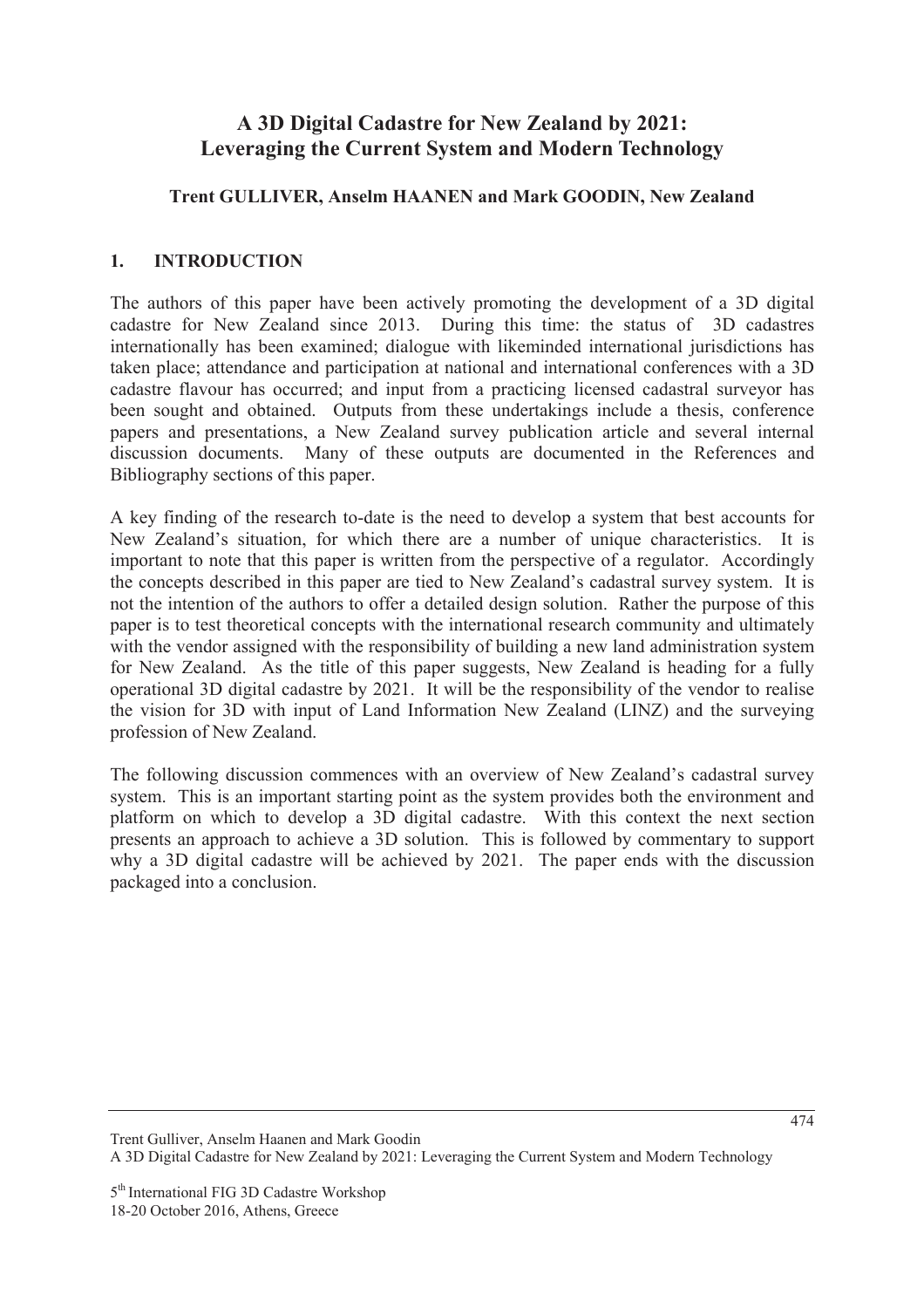## **2. THE CADASTRAL SURVEY SYSTEM IN NEW ZEALAND**

The cadastral system in New Zealand is based primarily on boundaries defined by monuments in the ground. Surveyors measure between monuments and other survey marks, including geodetic control marks, and record those marks and measurements (bearings and distances) in a cadastral survey dataset (referred to in New Zealand as a CSD) – formerly a 'survey plan'.

In New Zealand all cadastral surveys must be undertaken by licensed cadastral surveyors. Those surveys and the resulting cadastral survey datasets must comply with Rules (regulations) set by the Surveyor-General (currently the Rules for Cadastral Survey 2010) before they are lodged with LINZ. LINZ, the government agency responsible for the cadastral, geodetic and title systems, ensures each cadastral survey dataset complies with the Rules before approving it and then integrating it into the cadastre.

For 2D surveys the cadastral survey dataset includes all the survey data in structured digital form (e.g., marks, measurements, boundaries, parcels) as well as a TIFF image ('plan') of the dataset. The system that is used for managing the cadastral survey (and title) information is called Landonline. Within that system, the dataset components are directly linked to the same components from previous surveys. For example, it is possible to see the measurements between two marks from many different surveys.

Integration includes recording all the data in the cadastral survey dataset as lodged by the surveyor, as well as generating 2D coordinates for all survey and boundary points in terms of the geodetic control network using least squares adjustments. The coordinates are assigned an accuracy 'order' based on their compliance with the Rules but they do not define the legal boundaries. Undisturbed marks in the ground and other physical evidence are the primary means of relocating boundaries. Integration also includes meeting topology requirements to ensure that there are no gaps or overlaps recorded in the network of 'primary' parcels. That primary parcel network covers all of New Zealand and consists of over 2.5 million parcels (Landonline interrogation).

Landonline also has a 2D network of 'secondary' parcels (e.g., for rights-of-way or other easements) which are generally related to the corresponding underlying primary parcels. In this secondary parcel network gaps and overlaps are permitted, although secondary parcels may not cross a primary parcel boundary.

### **2.1 The current New Zealand 3D cadastre**

New Zealand has a well-established 3D 'legal' cadastre. The freehold title system under the Land Transfer Act 1952 supports rights, restrictions and responsibilities in property, regardless of whether they are restricted in height or not.

Unit titles (under the Unit Titles Act 2010 - previously the 1972 Act) are the most widely used form of multi-unit property ownership in New Zealand. At the time of writing this paper there are in the order of 14,000 residential and commercial unit title developments comprising around 140,000 unit titles (Landonline interrogation).

Trent Gulliver, Anselm Haanen and Mark Goodin

A 3D Digital Cadastre for New Zealand by 2021: Leveraging the Current System and Modern Technology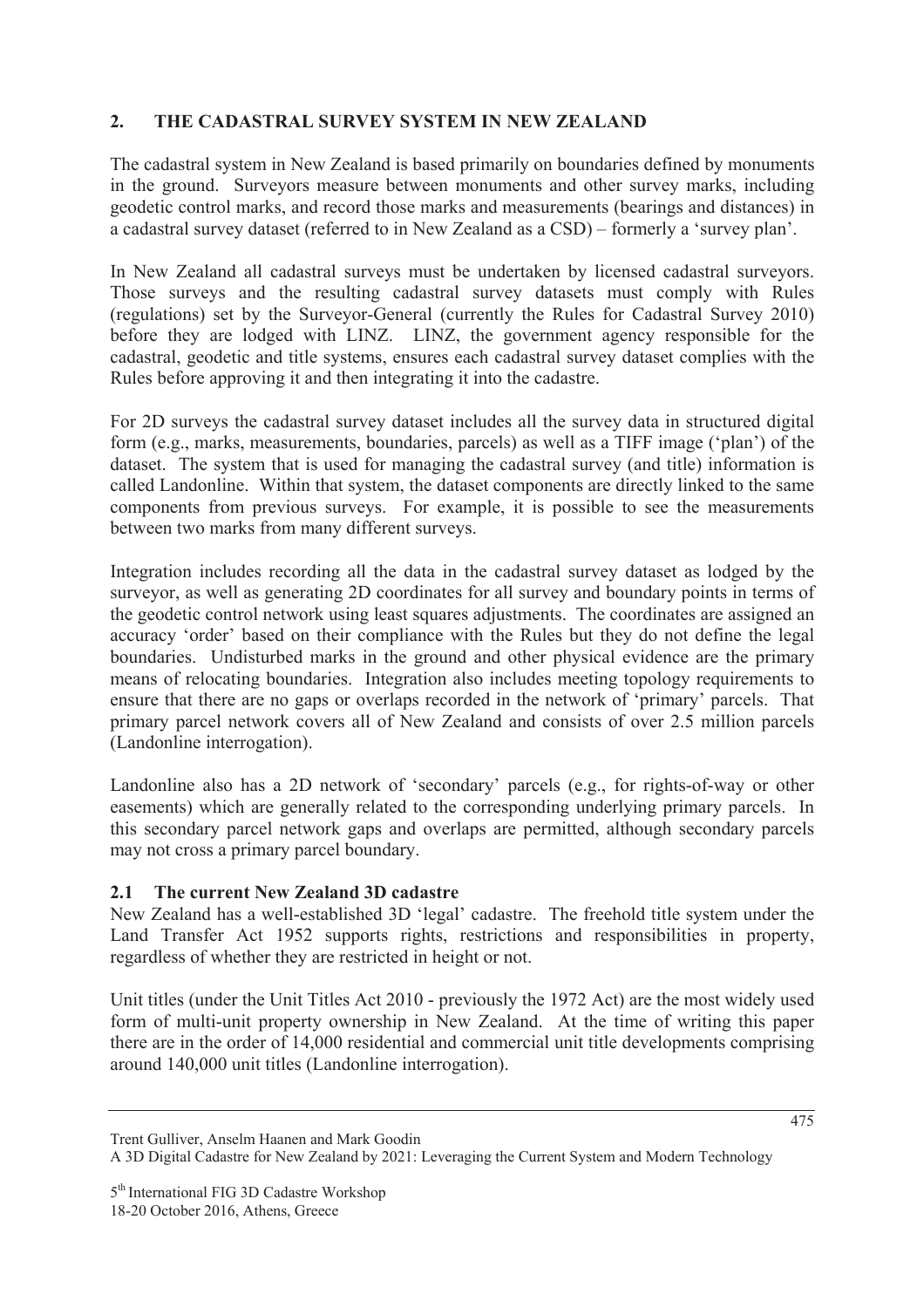However unlike '2D' cadastral survey datasets (i.e., those which do not contain height information), the detailed survey information (often both horizontal and vertical) is not spatially captured in the Landonline system. Rather it is drafted on a plan, with section and elevation graphics supported by textual descriptions. Height data (e.g., a reduced level) is included on the plan but is also not captured. These plans can be difficult to interpret, especially where the boundaries are not uniform. A unit plan is provided as an example in Appendix A.

## **2.2 Future goals for the New Zealand 3D cadastre**

The aim is for New Zealand's current 3D cadastre to become fully digital – however, there is no single, concise definition for what that means internationally (Gulliver, 2015). The following New Zealand definition for 3D digital cadastre was developed from a modified definition for cadastre in the Surveyor-General's cadastral strategy, Cadastre 2034 (LINZ 2014):

*the repository of digital cadastral survey datasets, including those with defined 3D data, and lodged with LINZ and integrated into its database.* 

(Gulliver, 2015, p. 63)

A 3D digital cadastre would permit data associated with the real world extents of property rights, restrictions and responsibilities to be digitally captured, automatically checked against requirements, combined with existing data (and subsequently maintained), and exported for re-use in other systems.

The primary goal is for the entire cadastral survey process (from 'field to finish') to move away from 'plans' and the associated pictorial representation of survey information, and instead rely on digital data. In this respect New Zealand is already well advanced in relation to 2D surveys (i.e., those that do not have height information) – but not for 3D.

Cadastral surveyors in New Zealand already utilise digital technologies when undertaking their surveys, calculations, and verification. They are also obtaining the digital models generated by architects and engineers for new buildings (e.g., through Building Information Modelling) and utilise them to define internal boundaries (with ground truthing). However, the current processes do not allow surveyors to submit that data to the cadastre, but instead require them to produce a plan image that cannot be interpreted by a computer and which require human interpretation.

Full digital representation of 3D survey data will maximise quality through digital verification techniques (e.g., clash detection for 3D boundaries). Visualisation tools offer the opportunity to significantly improve the quality and interpretation of 3D cadastral survey datasets and the digital models they contain. Functionality for zooming into a 3D model and changing the point of view is now readily available (e.g., 3D PDF viewers).

Availability of 3D digital cadastral data will enable it to be presented in various forms and utilised with other geospatial data for a multitude of purposes – this is routinely undertaken for 2D cadastral data, but can also be readily achieved for 3D datasets.

Trent Gulliver, Anselm Haanen and Mark Goodin

A 3D Digital Cadastre for New Zealand by 2021: Leveraging the Current System and Modern Technology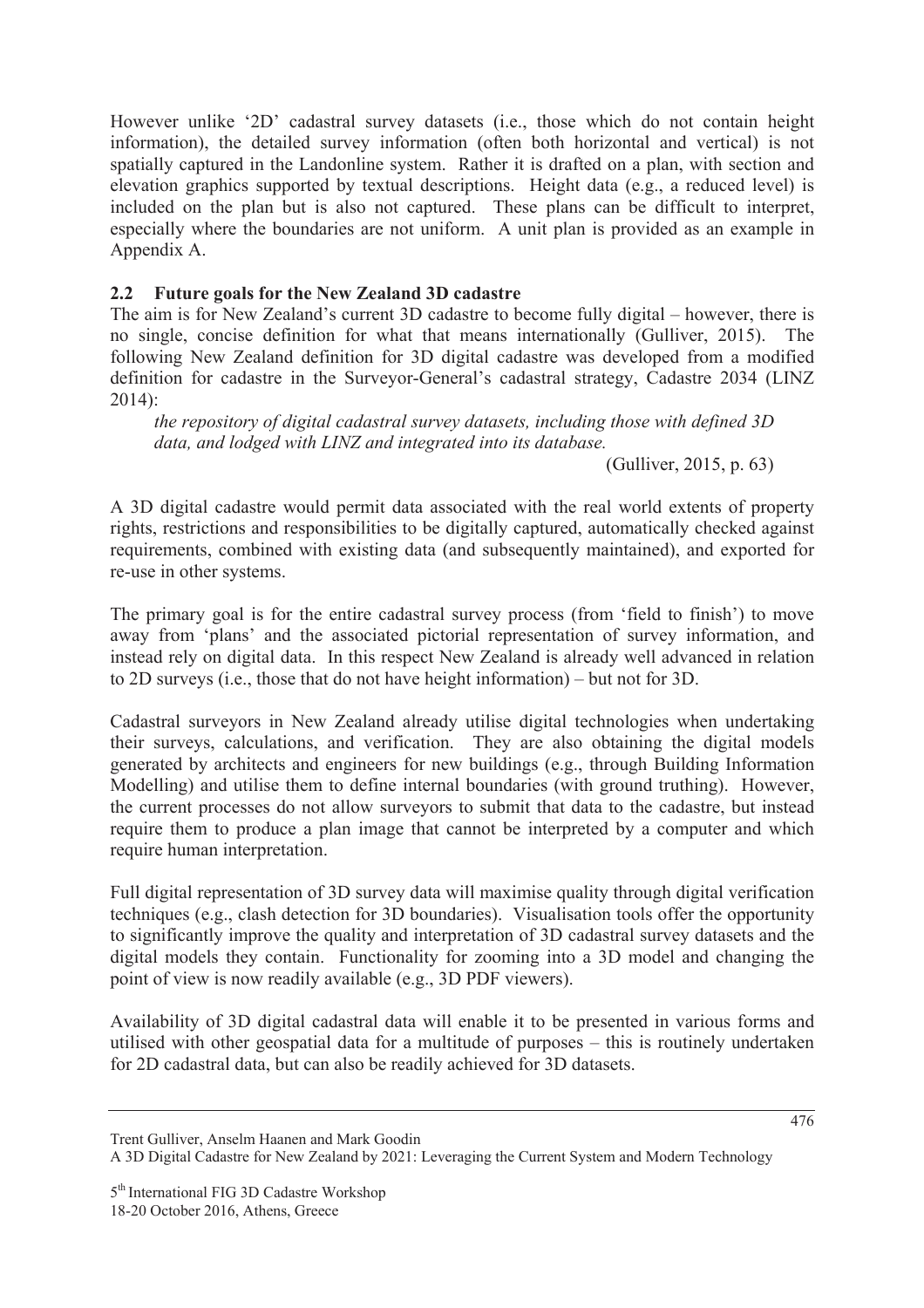It is important to emphasise that while New Zealand currently records many parcels in 2D format, the associated rights are actually three dimensional – the boundaries extend down into the ground and up into the air (Figure 1). When creating new rights that are limited in height, the entire volume in the original right must be addressed and replaced as necessary. Our conceptual aim is, therefore, to fully integrate 3D 'parcels' with the '2D' parcel records and enable visualisation of both, in 2D and in 3D.



**Figure 1. Extents of property rights (Gulliver, 2015, p. 63)** 

## **3. APPROACH TO ACHIEVING 3D**

### **3.1 Developing a solution**

Solutions need to consider how the extents of 3D property rights, restrictions and responsibilities are legally defined in a digital environment and also how the related digital data is incorporated into and managed within the system. New Zealand's legislative framework already supports the definition of property rights, restrictions and responsibilities in 3D and does not inhibit the development of the cadastral survey system to cater for 3D digital data.

## 3.1.1 Requirements

Technical and operational changes are required for the cadastre to handle 3D information digitally. The specific requirements are identified and defined in Table 1.

A 3D Digital Cadastre for New Zealand by 2021: Leveraging the Current System and Modern Technology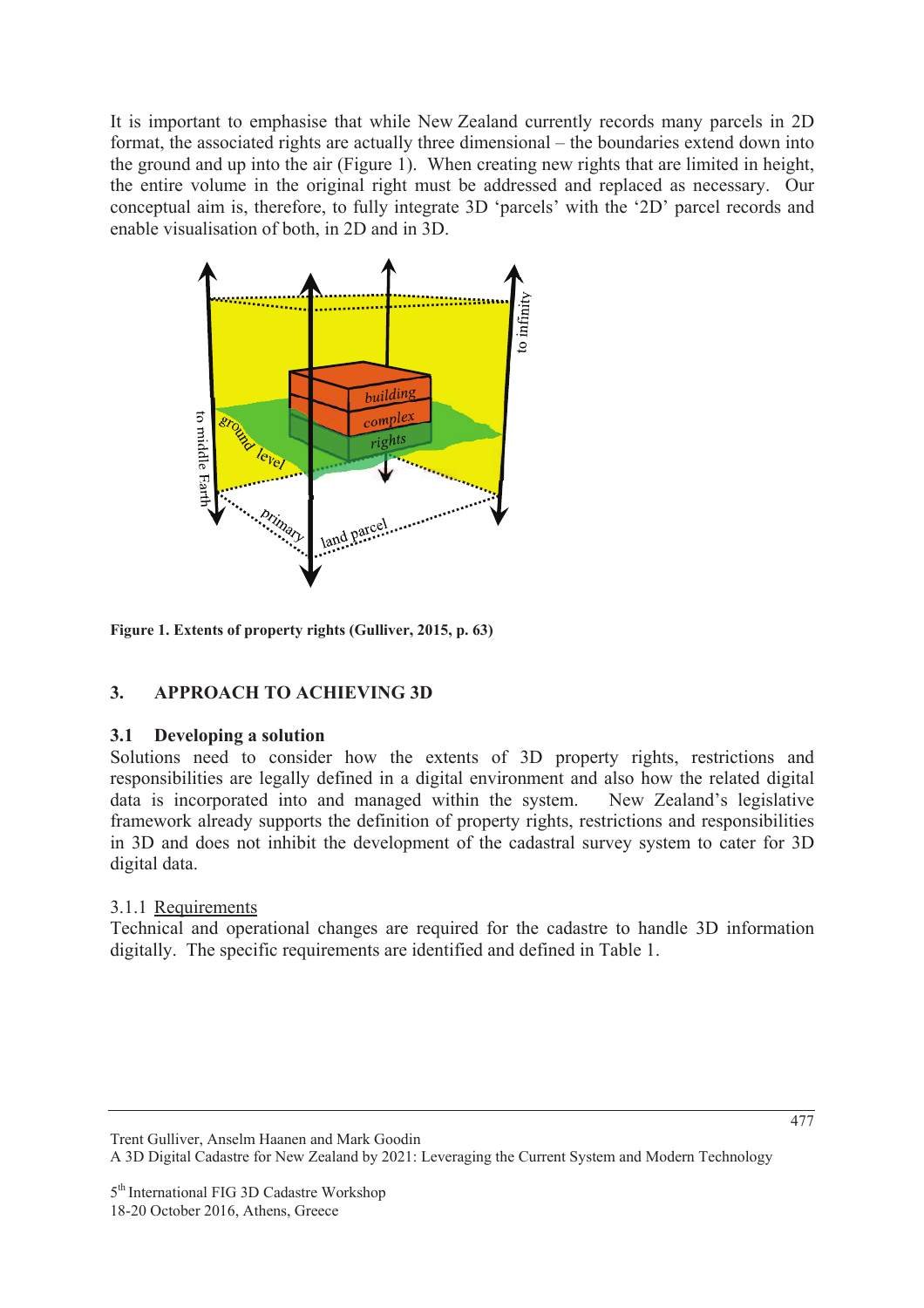#### **Table 1. Requirements of a 3D digital cadastre (adapted Gulliver, 2015)**

| <b>Requirement</b> | <b>Description</b>                                                                                                  |
|--------------------|---------------------------------------------------------------------------------------------------------------------|
| <b>Search</b>      | Users will need to be able to visualise, interrogate and extract digital 3D property<br>rights related information. |
| Capture/Lodgement  | Cadastral surveyors will need the ability to digitally capture/lodge 3D cadastral<br>survey datasets.               |
| Validation         | Automated business rules will be necessary to check the validity of incoming data.                                  |
| Integration        | 3D data will need to be integrated into the cadastre.                                                               |
| Maintenance        | The spatial accuracy of the cadastre will require horizontal and vertical network<br>maintenance.                   |

### 3.1.2 Establishing an approach

Gulliver (2015) considered Netherland-centric research by Stoter (2004) where three fundamental interpretations of 3D cadastre are presented: full 3D cadastre, hybrid solution and 3D tags. The option promoted here for New Zealand is based on a variation on the concept of 'hybrid cadastre'. Under this approach 3D property rights, restrictions and responsibilities can be integrated into the digital cadastre and subsequently maintained. In situations where the upper and lower height limits of property rights, restrictions and responsibilities are defined, a full 3D spatial depiction would be used. Otherwise '2D' parcels would be maintained as a default.

The development of a 3D digital cadastre using a variation of Stoter's hybrid approach is deemed to be the most appropriate solution to enhance New Zealand's cadastral survey system. This approach builds on the existing robust 2D digital cadastre by allowing 3D data to be digitally captured, validated, maintained and made available for reuse on an as and where necessary basis. Importantly the approach also allows New Zealand's monument and observation based cadastre (refer to s. 2) to be preserved as the foundation of the digital cadastre.

#### **3.2 The concept of 3D spatial objects**

The concept of a 'spatial object' is being considered as an approach to allow parcels defined in 3D to be submitted and integrated into the digital cadastre and subsequently maintained.

Spatial object modelling is a seasoned tool for use in GIS applications (Molenaar, 1998). In the context of this paper, a spatial object describes (within specified accuracy standards) the size, shape and extent of property rights, restrictions and responsibilities - as a 3D polyhedron. In a GIS context, the spatial object is a coordinated 3D shape – defined in terms of z, y and z. Modern spatial technologies, including GIS, have functionality for creating, manipulating, viewing, and managing such spatial objects.

Trent Gulliver, Anselm Haanen and Mark Goodin

A 3D Digital Cadastre for New Zealand by 2021: Leveraging the Current System and Modern Technology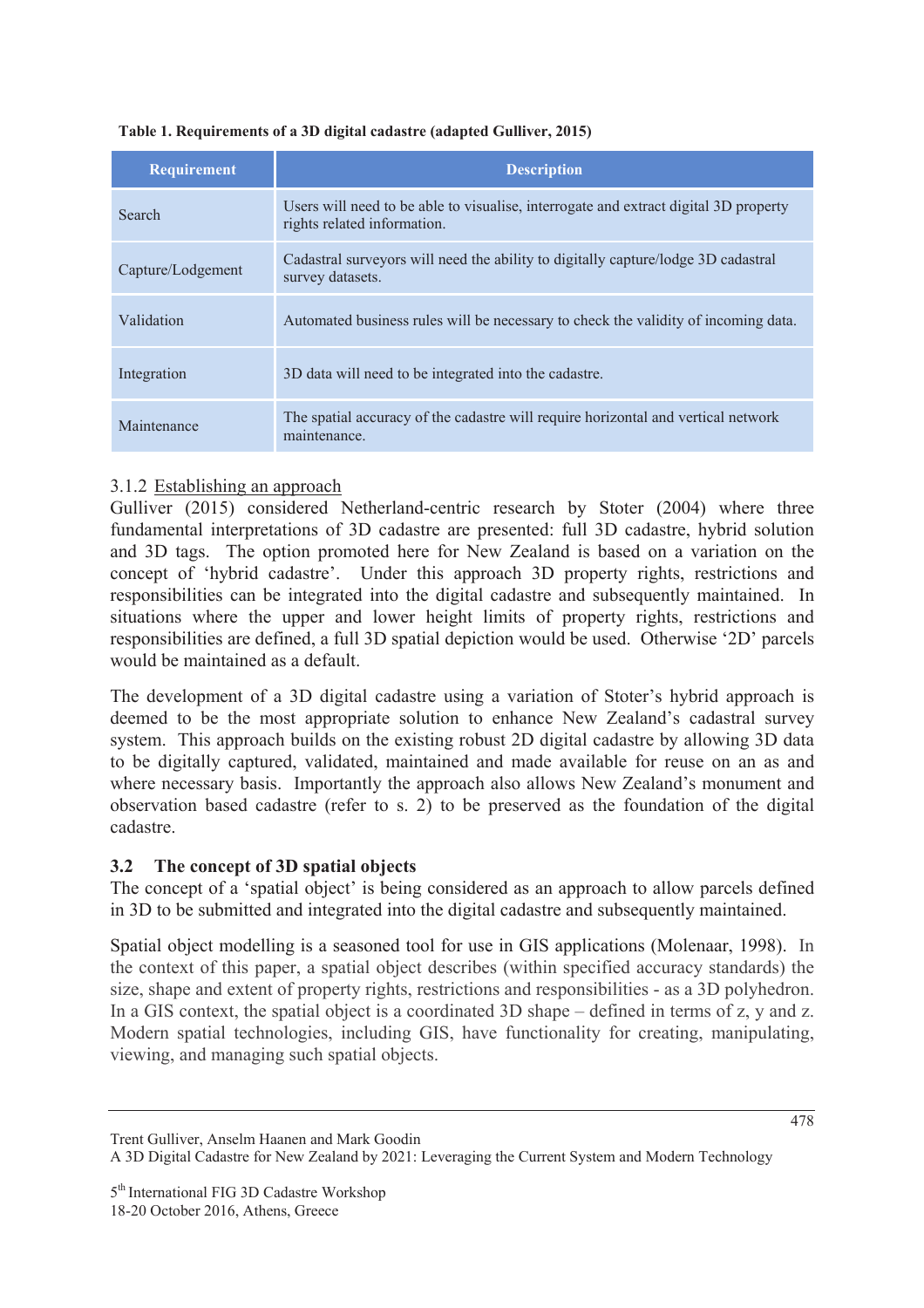Figure 2 (below) is a perspective view of a 3D spatial object representing a secondary right that is restricted in upper and lower heights located in relation to its underlying primary parcel.



**Figure 2. '3D spatial object' representing a secondary right within a primary parcel** 

Each spatial object would have a defined relationship to its underlying primary parcel, and that parcel would have previously been captured and integrated into the 2D digital parcel fabric.

The approach takes advantage of the fact New Zealand has a mature digital '2D' cadastral survey system. The use of spatial objects builds on the current system by allowing property rights, restrictions and responsibilities that are defined in 3D to be digitally incorporated into the cadastre.

## **3.3 Creation of spatial object**

A spatial object would be based on data collected and verified as correct by the surveyor responsible for certifying and lodging the cadastral survey dataset. These data may be obtained through a variety of sources, including architectural and engineering designs, Building Information Models, and via direct survey measurements made in the field. It is expected that the latter would also be used to ground-truth each of the preceding scenarios.

As discussed in the previous section, every 3D spatial object is by definition coordinated in terms of x, y, and z coordinates. In order to have a defined relationship between a spatial object and its underlying primary parcel, there would be a need to link the spatial object to the underlying parcel or nearby permanent reference marks (refer to Figure 3).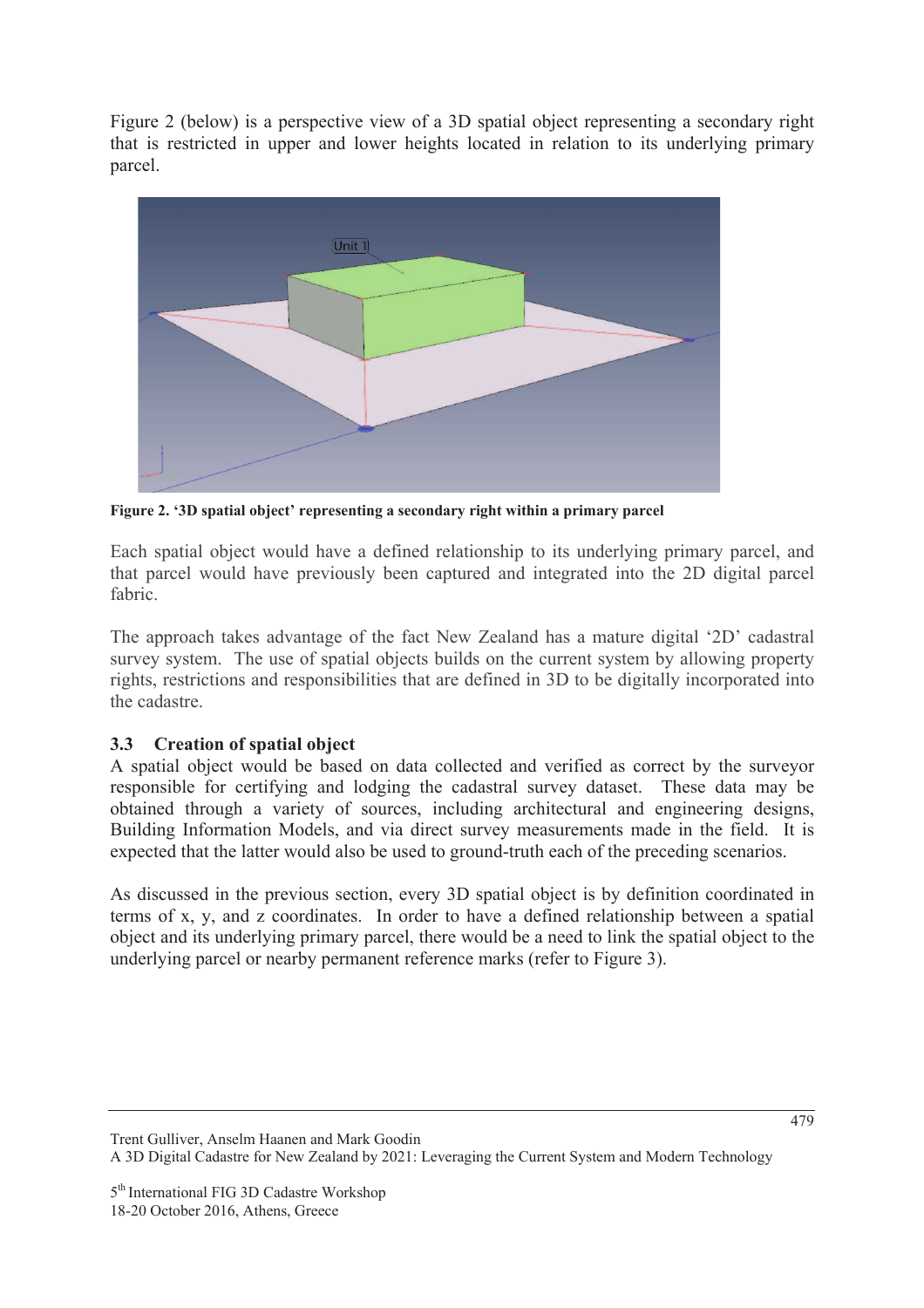

**Figure 3. XYZ definitions of '3D spatial object'** 

The following subsections consider the definition of spatial objects for the types of parcel boundary permitted by the Rules.

#### 3.3.1 3D spatial object for 3D parcel represented by right line, arc, water or irregular boundaries

From a survey definition perspective, the 3D parcel (a parcel with defined height limits) must be defined in relation to its underlying primary parcel. This ensures that the boundaries of the 3D parcel could be relocated by firstly relocating boundary points on the underlying primary parcel which will have been fully defined by monuments.

Similarly, in the cadastral survey dataset, the relationship between the 3D spatial object (representing a 3D parcel) and its underlying primary parcel needs to be explicitly defined. This can be achieved by including in the dataset, horizontal coordinates that correspond to boundary points previously defined on its underlying primary parcel. Wherever the boundaries of the 3D parcel and the underlying parcel are coincident, the horizontal coordinates of both ends of the underlying boundary would also need to be included in the dataset. The accuracy between those coordinated points on the underlying parcel and the vertices of the spatial object would have to meet the relevant standard in the Rules. These requirements would also ensure that the spatial object for the 3D parcel could be maintained in alignment with the primary parcel network.

The vertical position of the 3D parcel needs to be capable of being re-established in the future, and also reflected spatially in the digital cadastre. Therefore, the 'z' vertices inherent in the 3D spatial object would need to be related to 'z' coordinates on existing boundary corners of the underlying primary parcel and/or permanent reference marks, all in terms of the official vertical datum.

3.3.2 3D spatial object for 3D parcel represented by permanent structure boundaries

The Rules allow certain types of secondary parcels to be defined by permanent structure boundaries. These boundaries are described in relation to a physical feature (e.g., the outer

Trent Gulliver, Anselm Haanen and Mark Goodin

A 3D Digital Cadastre for New Zealand by 2021: Leveraging the Current System and Modern Technology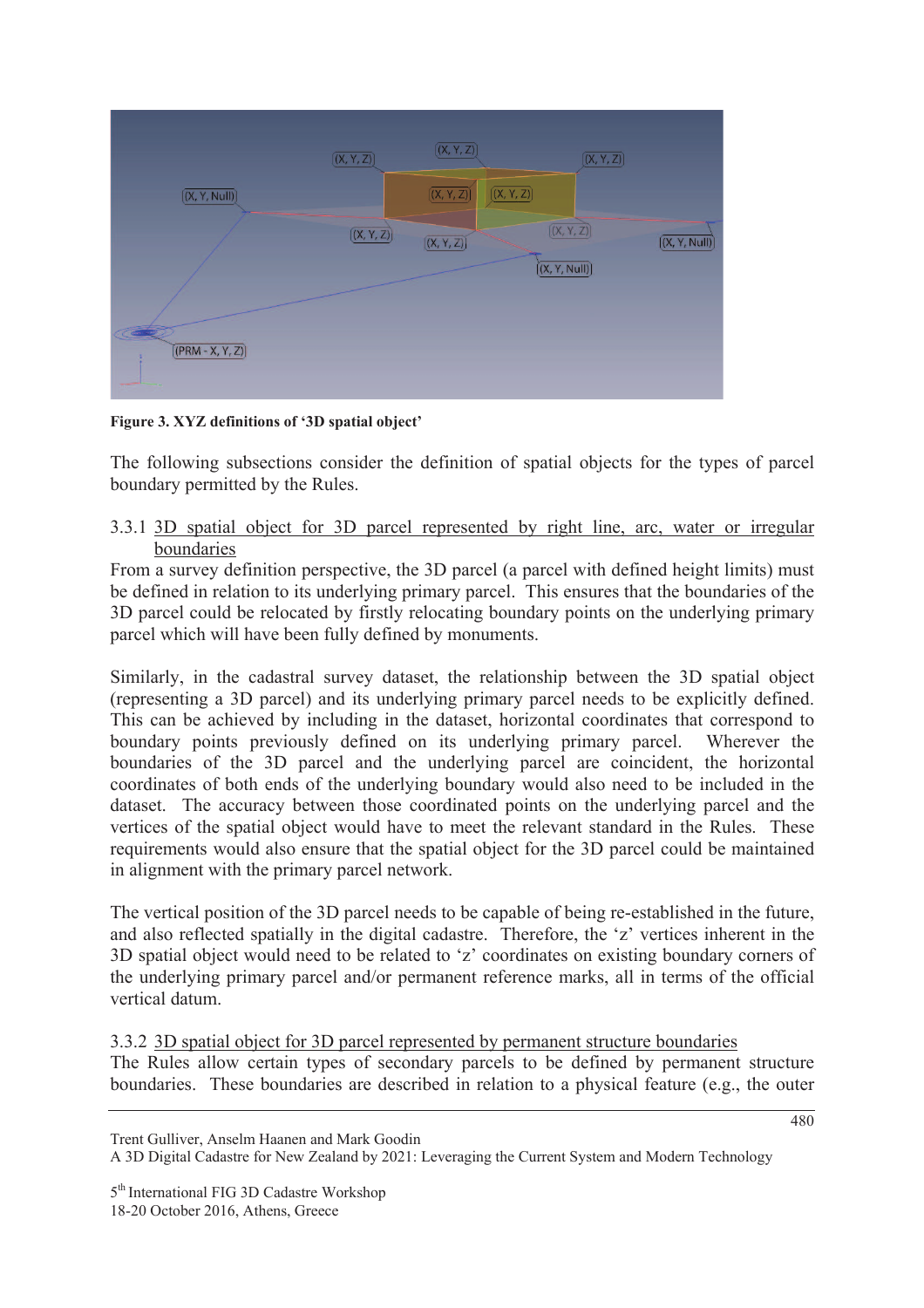face of a wall, or an offset to the feature). The licensed cadastral surveyor who certifies the cadastral survey dataset is responsible for defining the position and accuracy of the permanent structure boundary in relation to the permanent structure.

Two options have been identified for recording this relationship:

- 1. Spatial object representation of the permanent structure boundary only. The parcel and its boundaries would be defined by a 3D spatial object, along with a description of the physical structure to which it is related and the relationship (e.g., 'boundary through centre of wall' or 'boundary follows centre of concrete floor'). The description of the relationship between the permanent structure boundaries and the permanent structure is of great importance as it defines the legal position of the boundary.
- 2. Spatial object representation of the permanent structure boundary and the permanent structure. The parcel and its boundaries would be defined by a spatial object, as would the permanent structure itself. The relationship between the two would not necessarily be required as this would be able to be determined from the spatial objects using a measurement tool in spatial software. A level of supporting description may still be required (e.g., 'internal wall' or 'concrete floor').

Common property, being land or building that is for the use of all the property owners, would not be defined by a spatial object. That common property will be that part of the total volume remaining after the 3D spatial objects have been excluded.

The relationship between the 3D spatial object and its underlying primary parcel would also need to be defined. This could be determined by applying the same principles used for right line, arc, water or irregular boundaries (as discussed under s. 3.3.1). However, as indicated earlier, this definition cannot be authoritative as it is the permanent structure boundary that provides the legal definition of the boundary. Therefore, the spatial position of a 3D spatial object for a permanent structure boundary would be indicative only in the digital cadastre.

## **3.4 Validation of spatial object**

Data being submitted into the cadastre needs to be validated. The primary purpose of validation is to ensure that the data complies with the Rules and that it is able to be integrated into the digital cadastre. Some validation rules that may be required are:

- Spatial object is a correctly formed shape and meets the definition of a spatial object
- 3D spatial object secondary parcel is contained within its primary parcel (this would require the ability to extrude the horizontal boundaries of the underlying 2D parcel fabric vertically)
- x Cadastral survey dataset contains XYZ coordinates for a sufficient number of underlying primary boundary points and/or permanent reference marks
- Spatial object to be checked for collisions with other spatial objects (e.g., parcels for units).

3D clash detection routines found in current surveying, engineering and GIS software indicate that validation of 3D spatial objects ought to be readily achieved. Despite any validation

Trent Gulliver, Anselm Haanen and Mark Goodin

A 3D Digital Cadastre for New Zealand by 2021: Leveraging the Current System and Modern Technology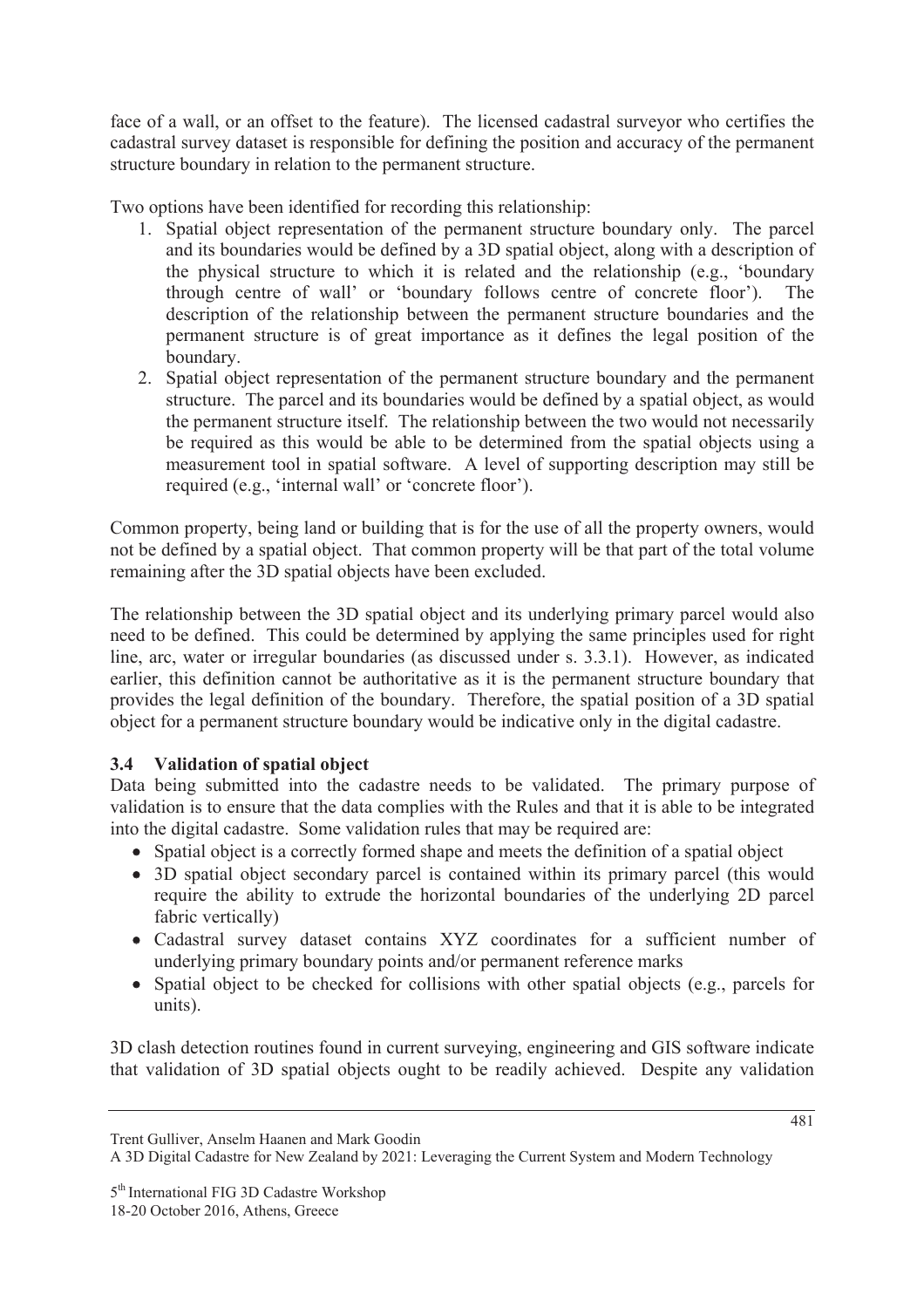procedures, the responsibility for correctness of certified data will continue to be the obligation of the surveyor responsible for the cadastral survey dataset.

## **3.5 Integration of spatial object into digital cadastre**

The vision is for a digital cadastre where 3D property rights, restrictions and responsibilities are represented digitally in 2D or 3D as appropriate in a single integrated and seamless system.

Once a cadastral survey dataset is approved, it would be adjusted into the digital parcel network and the representation of the spatial object would be repositioned relative to its underlying parcel or the permanent reference marks in terms of the official coordinate datum and projection.

Currently primary and secondary parcels defined by nodes and lines are fully integrated into the boundary network. This means they are managed topologically and coordinates are generated through least-squares adjustment of the vector (bearing and distance) data. However, under this proposal the spatial objects would be managed through a different process. Topology would not be directly managed, and alignment would be maintained by applying a transformation to the spatial objects, using the connection points to the cadastral network as the 'control' (i.e., either the boundary points on the underlying parcel or the permanent reference marks, as recorded in the cadastral survey dataset).

LINZ needs to be able to maintain and update the spatial location of the secondary parcels in the network over time. Any movement of geodetic marks (such as that caused by tectonic movements) that affect cadastral marks may have an effect on the underlying parcels which in turn has an effect on the spatial object. The processes for adjusting the primary parcel network will need to be extended to also adjust any secondary parcel to keep them in the correct relationship. The requirement for connections that meet the accuracy standards in the Rules is intended to ensure that the transformation would result in negligible distortion of the spatial object during future alignment processes.

Similarly over time, the height values of spatial objects represented in the 3D parcel network will need to be able to be adjusted as the height values of geodetic control marks change over time.

### **3.6 Extracting the data for the spatial object**

Exports of the spatial objects for use in other software would be dependent on the user's requirement of the data. Two different options for extracting the spatial object would be available:

- 1. as transformed to fit the digital cadastre at the time, recognising that positions change over time due to improved data and geodetic shifts; or
- 2. as it was lodged, certified and approved in the cadastral survey dataset, as that is the authoritative record of the legal position of the boundary.

In this latter case the surveyor could then transform that data to fit marks found on the new survey to accurately determine the location on the ground at that time.

Trent Gulliver, Anselm Haanen and Mark Goodin

A 3D Digital Cadastre for New Zealand by 2021: Leveraging the Current System and Modern Technology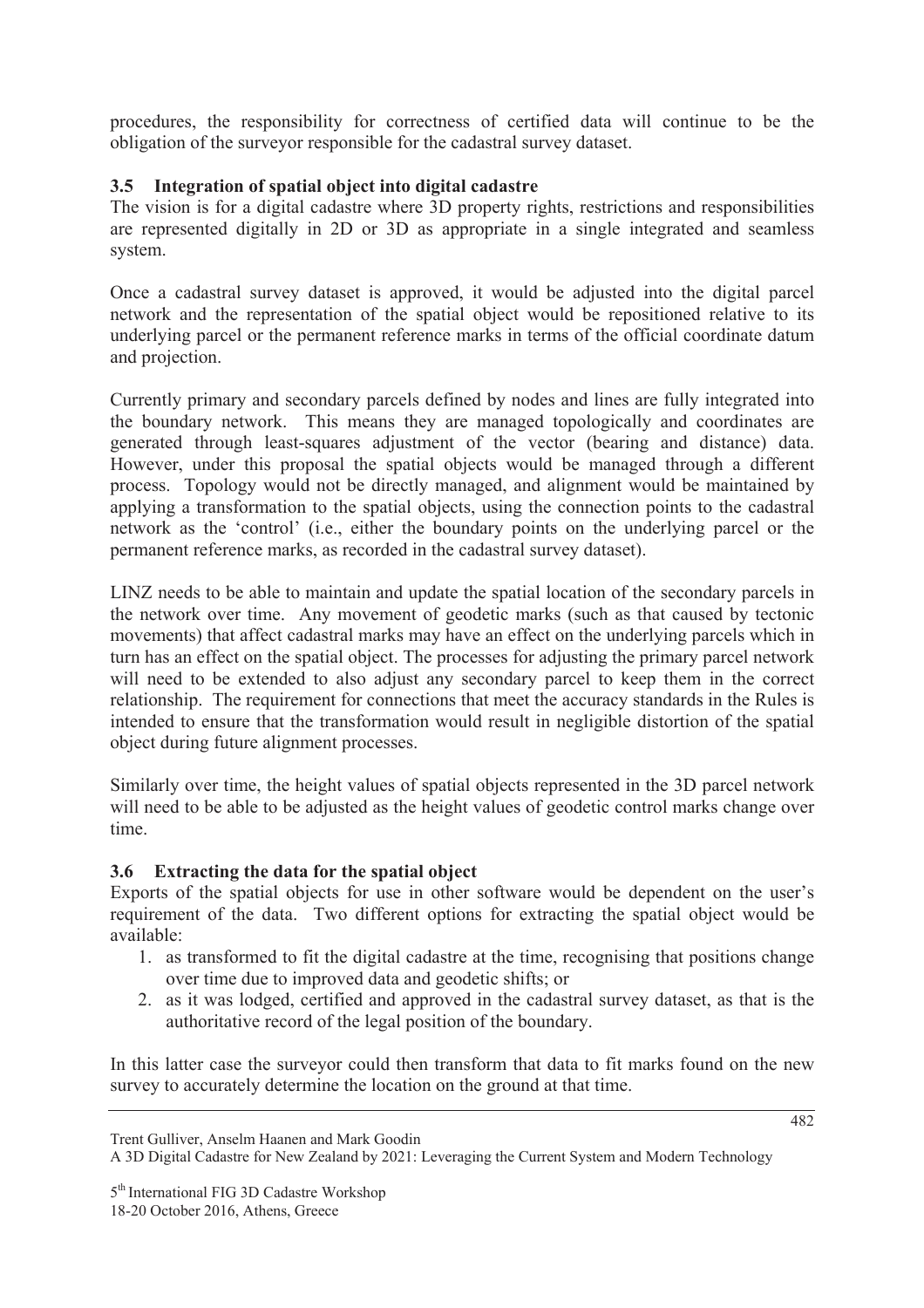Spatial objects would be able to be easily integrated into any GIS or other spatial information system and overlaid with other datasets. Being coordinated in terms of the official geodetic datum would enable the boundaries of the primary and secondary parcel (position of the spatial object) to be readily determined on the ground, especially through the use of positioning technologies.

## **3.7 Visualisation of the digital cadastre**

It will be important for users to have the ability to become informed of the location and spatial extents of all property rights, restrictions and responsibilities through visual interrogation and analysis of the 3D digital cadastre.

3D spatial objects need to be suitably displayed in spatial views in terms of the underlying primary parcel fabric. In addition to 3D perspective views, 2D plan views could provide for quick assessment of the 'footprint' of all property rights, restrictions and responsibilities in relation to underlying primary parcels. The user would be alerted to situations where a 'footprint' represents a right defined in 3D. 3D views would then be explored if further understanding was required by the user.

Earlier it was mentioned that there would be a need to vertically extrude the horizontal boundaries of underlying primary parcels for validation purposes. The ability to extrude such boundaries would also benefit visualisation. In addition, the draping of the digital cadastre over a Digital Terrain Model would enable 3D spatial objects to be visualised in the context of their surrounds (albeit indicatively only).

The ability to visualise a 3D digital cadastre by anyone could be readily achieved, based on functionality of current surveying, engineering and GIS software, and also 3D PDF viewers.

## **4. 3D DIGITAL CADASTRE 2021**

New Zealand already has a mature 2D digital cadastre that enables the digital lodgement of 2D cadastral survey datasets, and their integration into survey and parcel networks. The proposals highlighted here are intended to extend this to 3D, but what other contributing elements exist that make 2021 an achievable target?

### **4.1 National property rights system**

The first element in support is that New Zealand has a national property rights system with LINZ having sole jurisdiction. Appreciation that this is a contributing aspect is evinced by the observation made by Karki (2013) that where countries have multiple jurisdictions, each with their own legislation, systems and practices, this can be seen as an impediment to the implementation of a national 3D cadastre. Having the one national system also makes it less problematical to facilitate change, particularly with regard to mandating certain requirements, if or when they may be considered necessary.

This single jurisdiction model does mean LINZ has the responsibility to continue to enhance the property rights experience for all users, hence the desire to advance the 3D cadastre. One

Trent Gulliver, Anselm Haanen and Mark Goodin

A 3D Digital Cadastre for New Zealand by 2021: Leveraging the Current System and Modern Technology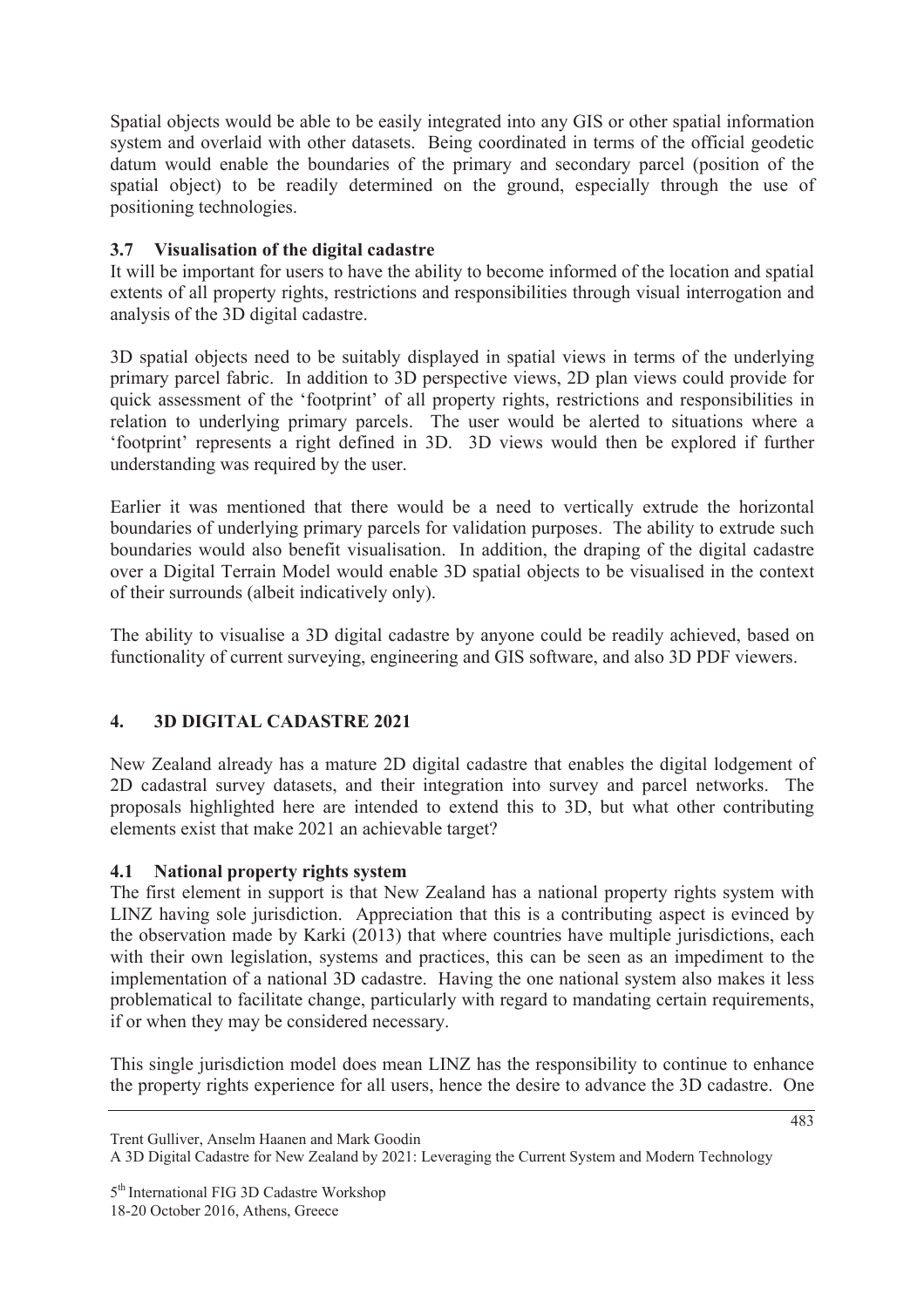of the drivers to keep enhancing the system, particularly with respect to digital 3D data, relates to what other 3D data is being collected and what other applications it is being used for, by providers other than LINZ. If LINZ is slow to respond to the changing needs and expectations of society, it is possible that non-authoritative 3D systems may be established to fill the void, thus creating a competing system to undermine New Zealand's current property rights system (Gulliver, 2015).

## **4.2 Accommodating legislation**

As highlighted earlier, New Zealand's legal cadastre already accommodates 3D property rights, restrictions and responsibilities. In fact, New Zealand has had a 3D legal cadastre since the inception of the survey and title systems during the 1800s. The key legislation relating to New Zealand's survey and title systems are the Cadastral Survey Act 2002 and Land Transfer Act 1952 respectively. These acts also do not preclude the development of a 3D digital cadastre to better reflect the legal situation.

### **4.3 New national vertical datum**

A 3D digital cadastre requires national horizontal and vertical datums suitable for cadastral survey purposes. New Zealand's current horizontal datum, New Zealand Geodetic Datum 2000 (NZGD2000), covers the country and is sufficient in its current form.

Currently heights recorded in cadastral survey datasets are defined in terms of 13 different local vertical datums. As of June 2016, New Zealand also has a suitable national vertical datum, New Zealand Vertical Datum 2016 (NZVD2016). NZVD2016 is the culmination of a project commenced by LINZ in 2012 to acquire a national airborne gravity dataset. This allowed a more accurate definition of a reference geoid shape to support survey accurate elevation determinations across the whole country. NZVD2016 represents a step towards achieving the primary goal of the New Zealand Positioning Strategy, to "enable the efficient definition of three-dimensional property rights through an accessible geodetic system" (Land Information New Zealand, 2014a, p. 6).

### **4.4 Advanced survey and title services**

The most significant development towards New Zealand realising a 3D digital cadastre is the scheduled replacement of the current survey and title system, Landonline, through a programme of works known as Advanced Survey and Title Services (ASaTS). In the context of this discussion, ASaTS provides a pathway to realising a 3D digital cadastre. Importantly, ASaTS is supported by the New Zealand government.

Landonline is built on technology that was considered to be leading edge in the 1990s. There have since been substantial advancements in technology, knowledge and expertise in developing land administration systems. There are also changing expectations by an increasingly diverse range of customers and consumers that include land professionals, such as surveyors and conveyancers, along with experts and non-experts in spatial science, systems and information. These expectations relate to the functionality and performance of the system and the applications for which its data can be used. In particular there is increasing demand from the spatial community, and indeed the general public, for 3D property information in a digital and readily consumable format.

Trent Gulliver, Anselm Haanen and Mark Goodin A 3D Digital Cadastre for New Zealand by 2021: Leveraging the Current System and Modern Technology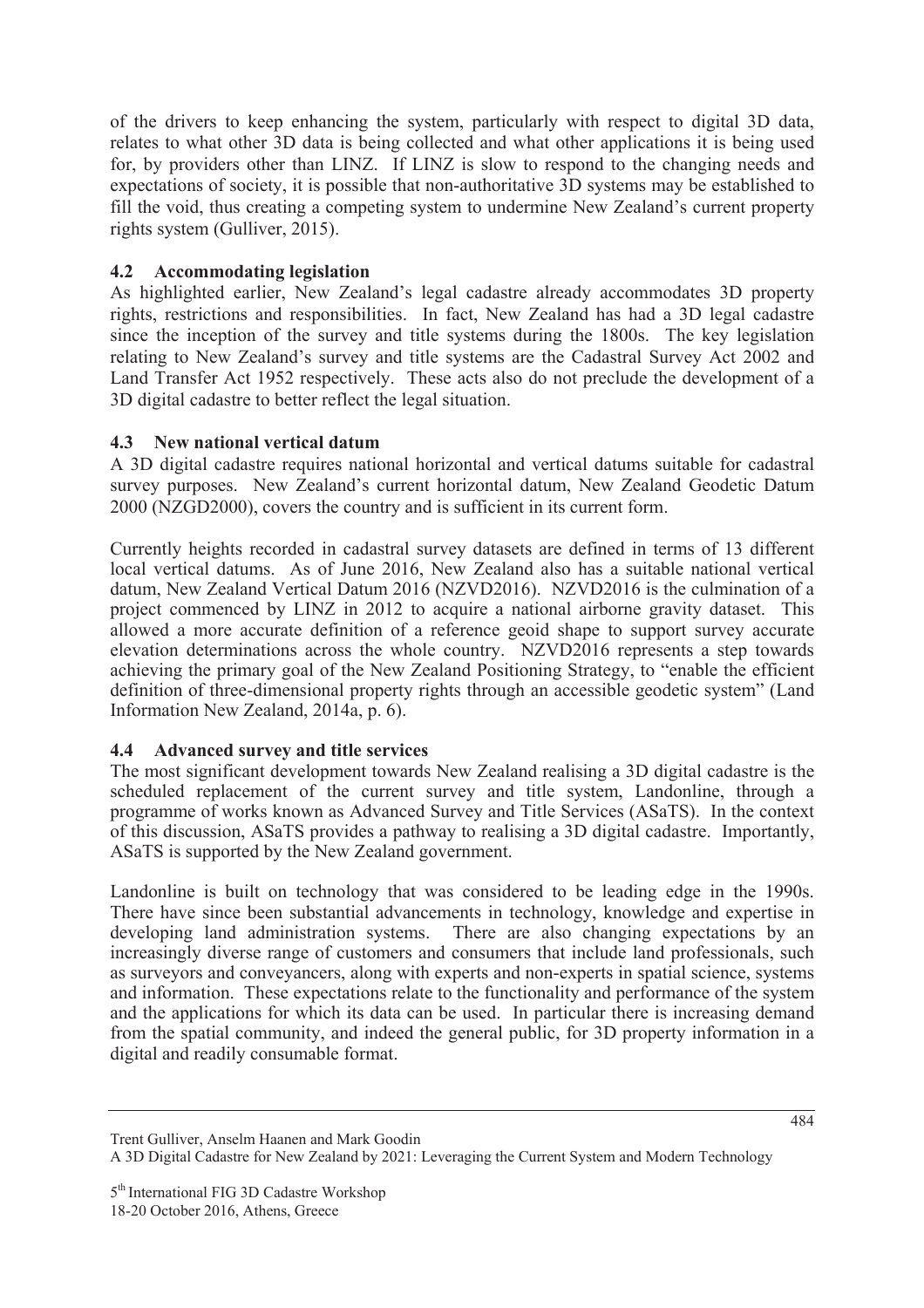A primary objective of ASaTS is to modernise New Zealand's electronic survey and title system and provide all users of the system and its data the experience of a better service. It aims to improve and extend the functionality already offered by Landonline while being a more interactive, portable and flexible system. The current system uses monolithic IT architecture which means making changes can be slow and costly to implement. ASaTS will counter this shortcoming through a modularised IT architecture solution.

LINZ is taking an 'as a service' approach to developing ASaTS. Rather than owning the system, as Landonline currently is, LINZ will select a provider that can deliver a suitable system that LINZ will pay to use. This concept, which can be likened to renting, is being used successfully by land administration jurisdictions in Australia and Canada. It is important to note that while the new system will be owned by another party, LINZ will retain control of the data and its use. LINZ and its staff will also continue to process and assure the quality of survey and title transactions.

In April 2016 LINZ released an Expression of Interest document inviting prospective vendors to register their desire to work with LINZ to deliver the ASaTS solution. LINZ is currently working with a number of potential vendors and is expecting the successful vendor to be in place in 2017. Following this, the development of and transition to ASaTS is likely to occur over a five-year period, with LINZ envisaging the new system to be completely in place by 2021.

# **5. CONCLUSION**

New Zealand is well-placed to design, build and implement a national 3D digital cadastre. A mature property rights system that already accounts for 3D situations combines with a robust 2D digital cadastre to provide a sound platform on which to realise this objective.

The approach presented by the authors is founded on the belief that the core components of a 3D digital cadastre can be achieved by applying currently available technologies to New Zealand's existing system. This approach, which is from the regulatory perspective of the authors, will need to be tested and refined as necessary. Feedback from the international research community and the vendor assigned with the task of building the 3D digital cadastre will be vital in this regard.

Ultimately, New Zealand has the desire, support and means to achieve a 3D digital cadastre by 2021.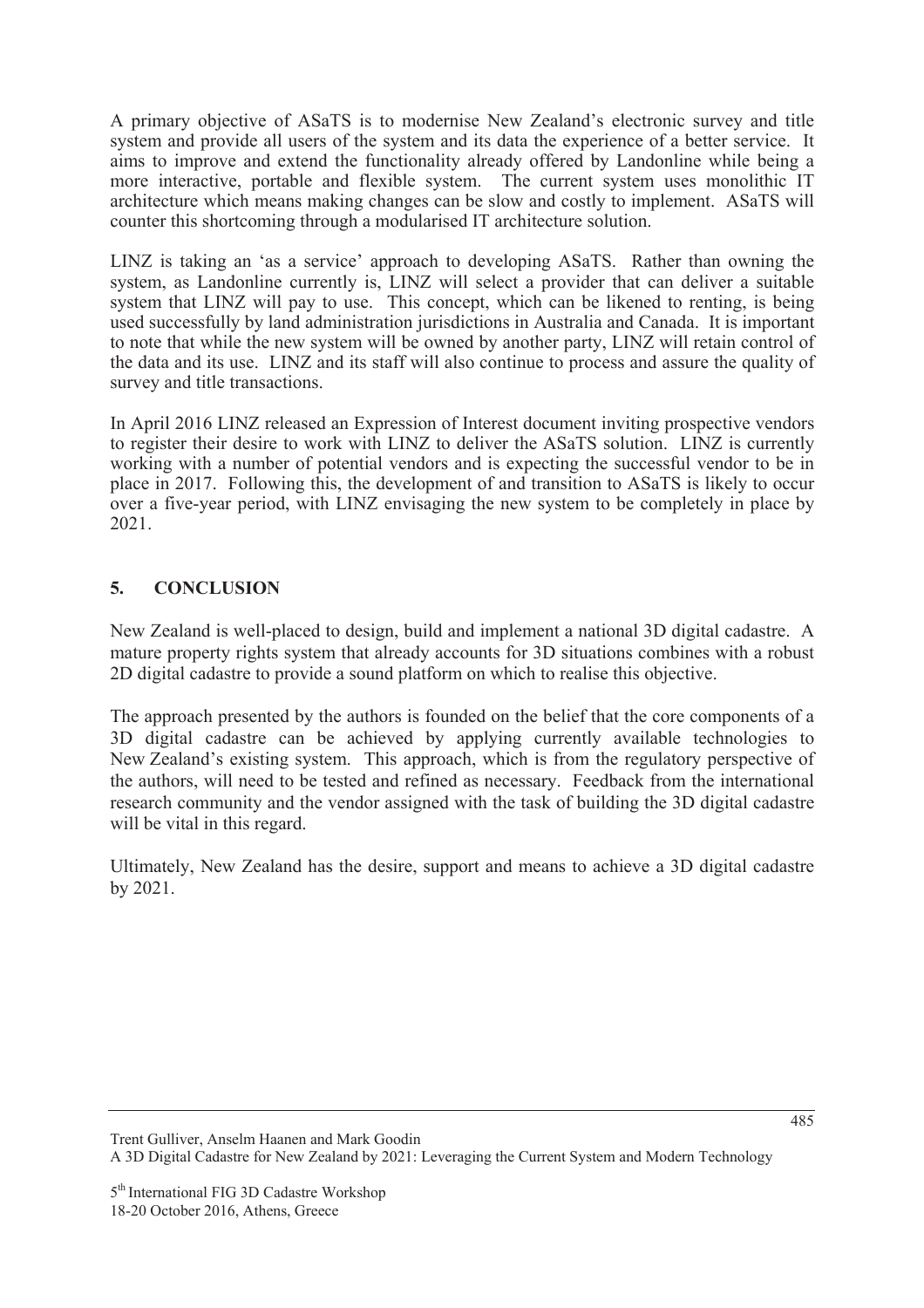#### **REFERENCES**

Cadastral Survey Act 2002. New Zealand Government.

Gulliver, T.F.D. (2015). Developing a 3D Digital Cadastral System for New Zealand. University of Canterbury.

Gulliver, T. (2016). ASaTS and Opportunities for the Cadastral Survey System. Surveying + Spatial, (86), 35-37.

Gulliver, T. and Haanen, A. (2014). Developing a Three-Dimensional Digital Cadastral System for New Zealand. Paper presented at the 25th FIG Congress 2014, Kuala Lumpur.

Karki, S. (2013). 3D Cadastre Implementation Issues in Australia. University of Southern Queensland.

Land Information New Zealand (2014). Cadastre 2034: A 10-20 Year Strategy for developing the cadastral system. New Zealand Government.

Land Information New Zealand (2014a). New Zealand Positioning Strategy. New Zealand Government.

Land Transfer Act (1952). New Zealand Government.

Molenaar, M. (1998). An introduction to the theory of spatial object modelling for GIS. CRC Press.

Office of the Surveyor-General (2014). Position Paper on Smart 3D Cadastre. LINZ internal document.

Office of the Surveyor-General (2014). Summary Paper on 3D Capable Digital Cadastre. LINZ internal document.Rules for Cadastral Survey (2010). New Zealand Government.

Office of the Surveyor-General (2016). Discussion Paper on 3D Spatial Object Representation. LINZ internal document.

Standard for New Zealand Vertical Datum (2016). New Zealand Government.

Stoter, J. (2004). 3D Cadastre. Delft, the Netherlands.

Unit Titles Act (2010). New Zealand Government.

A 3D Digital Cadastre for New Zealand by 2021: Leveraging the Current System and Modern Technology

Trent Gulliver, Anselm Haanen and Mark Goodin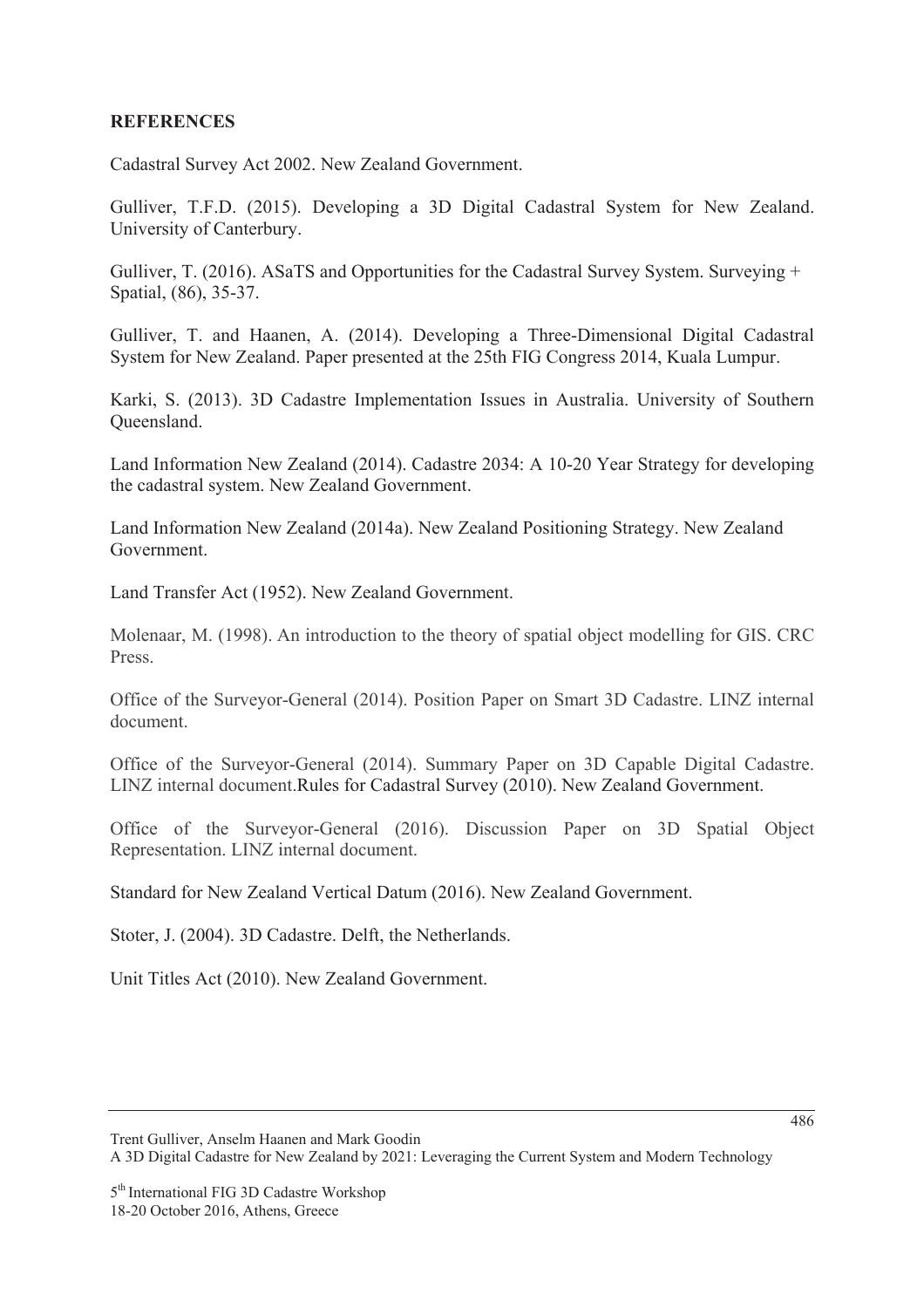



Trent Gulliver, Anselm Haanen and Mark Goodin

A 3D Digital Cadastre for New Zealand by 2021: Leveraging the Current System and Modern Technology

5<sup>th</sup> International FIG 3D Cadastre Workshop 18-20 October 2016, Athens, Greece

487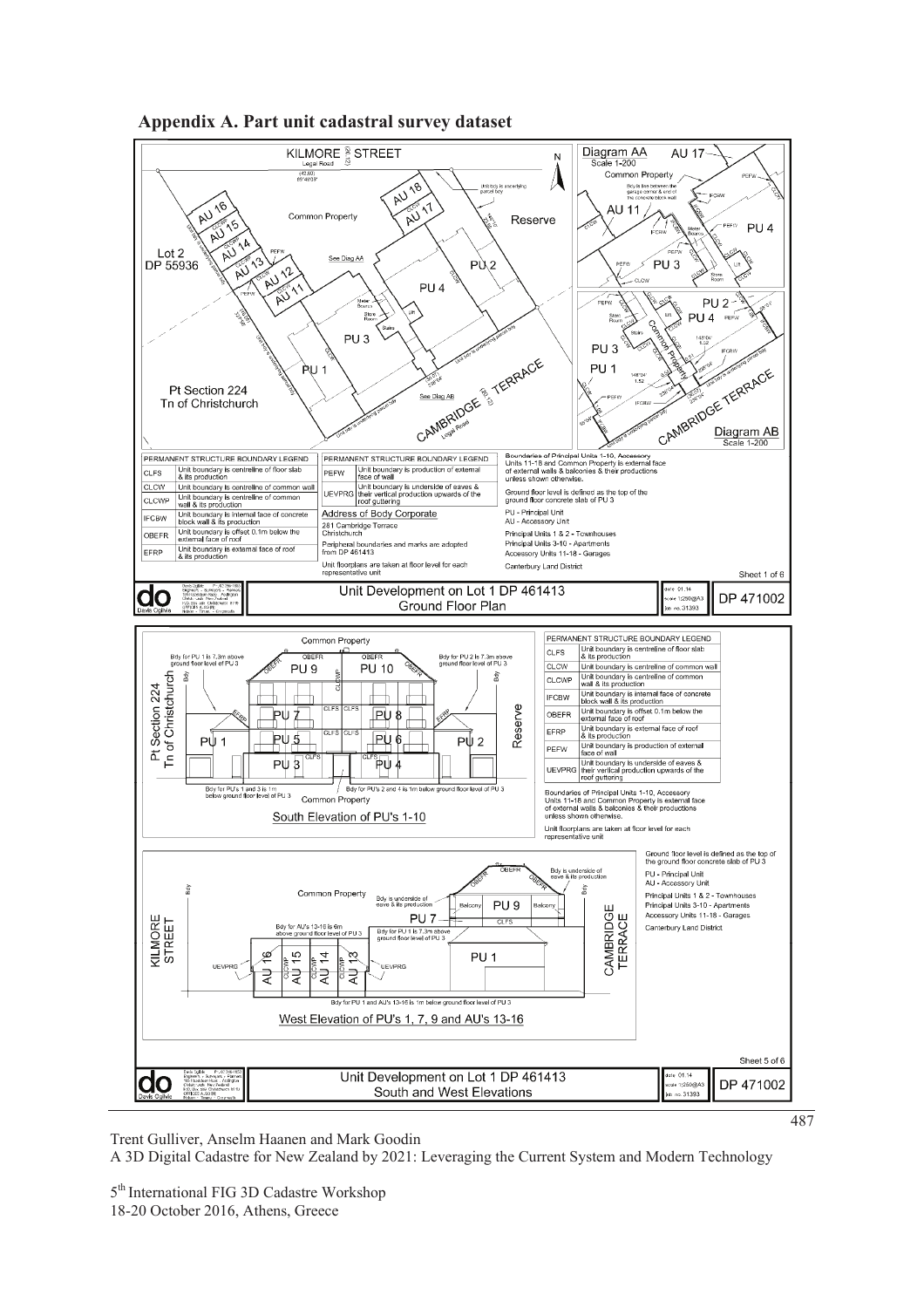#### **BIOGRAPHICAL NOTES**

**Trent Gulliver** is currently a Senior Survey Advisor with the Office of the Surveyor-General at Land Information New Zealand. He graduated from the University of Otago School of Surveying with a Bachelor of Surveying with Honours in 2005 and became a Licensed Cadastral Surveyor in 2009. In 2016 he graduated with a Master of Geographic Information Science with Honours, from the University of Canterbury. His thesis, entitled Developing a 3D Digital Cadastral Survey System for New Zealand, has provided a basis from which to inform the development of a 3D digital cadastre.

**Anselm Haanen** is currently the New Zealand Deputy Surveyor-General. He holds a Master of Surveying degree from the University of Otago, obtained registration in 1983 and is a Licensed Cadastral Surveyor. He has provided advice on Land Information Systems and spent 2 years in Fiji as Advisor to the Fiji Land Information System. He was also technical leader in the build of the Landonline survey-accurate cadastral database.

**Mark Goodin** is currently a Senior Landonline Application Specialist at Land Information New Zealand. He has spent the majority of his career in the Private Sector operating as a Licensed Cadastral Surveyor for a multi-disciplinary engineering consultancy. He has extensive practical experience in 3D digital data capture with specific expertise in carrying out cadastral surveys involving the definition of 3D property rights, restrictions and responsibilities.

#### **CONTACTS**

Trent Gulliver Senior Survey Advisor Land Information New Zealand PO Box 5501 Wellington 6145 NEW ZEALAND Phone: +64 4 471 6233 E-mail: tgulliver@linz.govt.nz Website: www.linz.govt.nz

Anselm Haanen Deputy Surveyor-General Land Information New Zealand PO Box 5501 Wellington 6145 NEW ZEALAND Tel. +64 4 460 0376 Email: ahaanen@linz.govt.nz Website: www.linz.govt.nz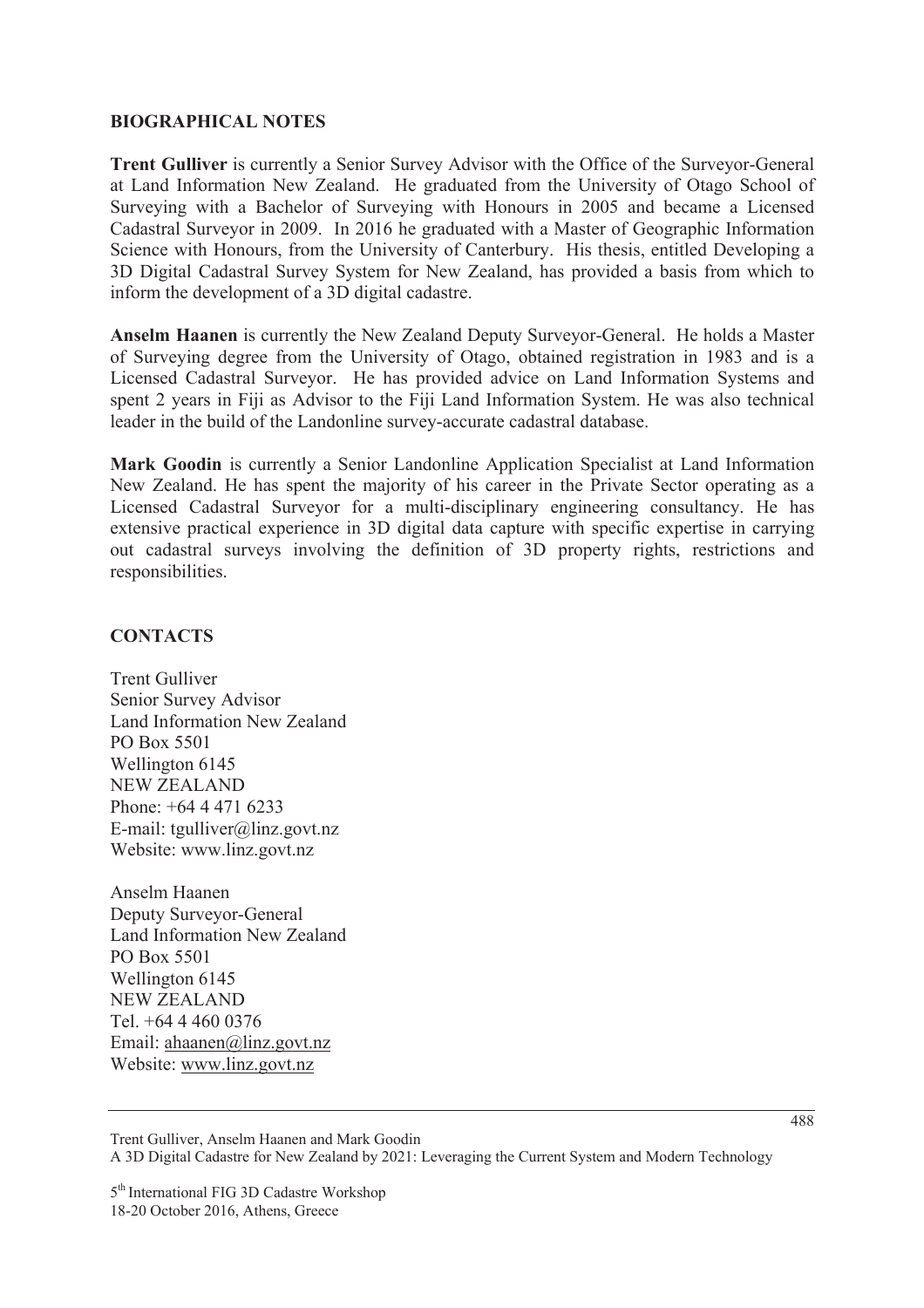Mark Goodin Senior Landoline Application Specialist Land Information New Zealand PO Box 5501 Wellington 6145 NEW ZEALAND Phone: +64 4 460 0192 E-mail: mgoodin@linz.govt.nz Website: www.linz.govt.nz